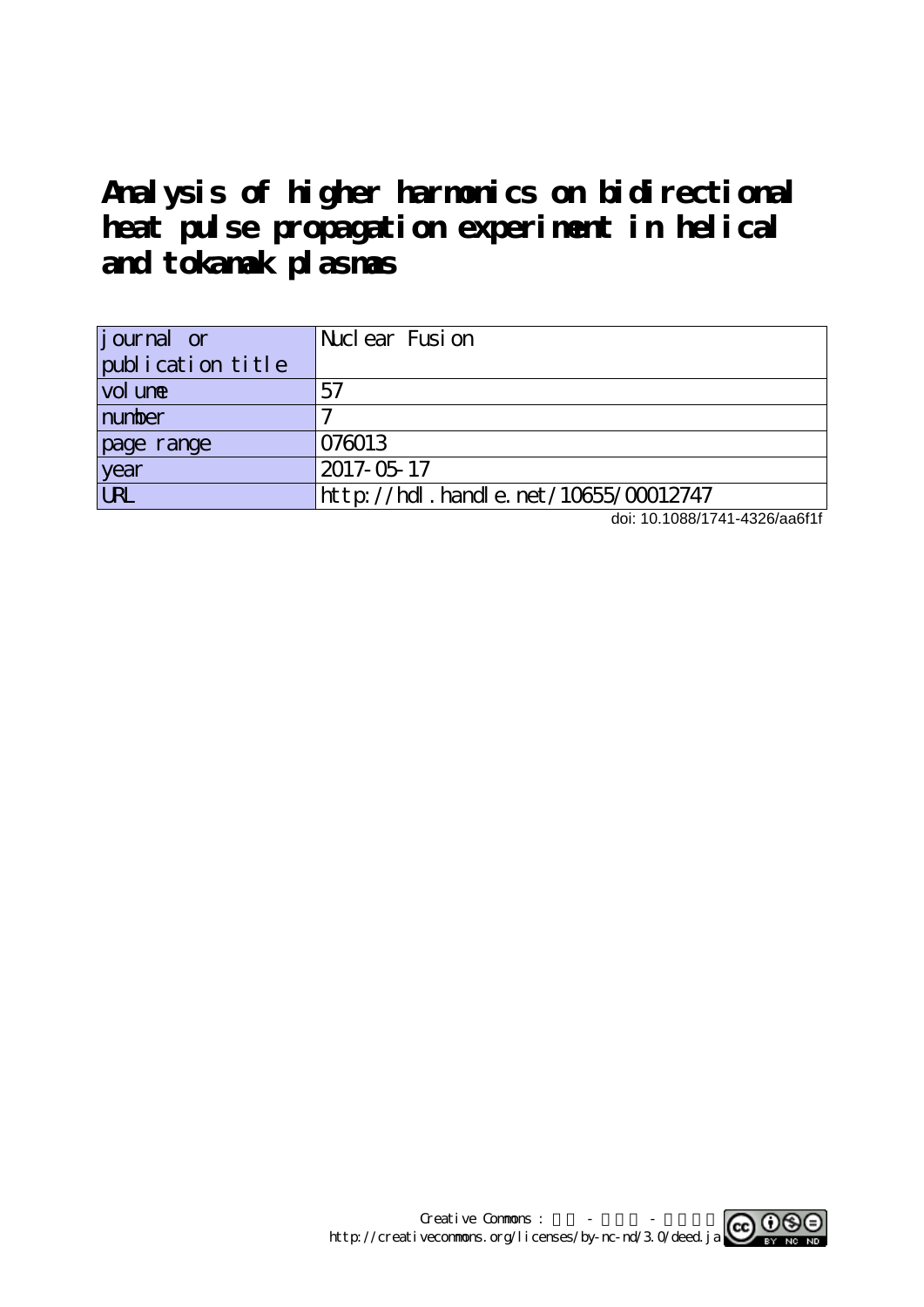# **Analysis of higher harmonics on bidirectional heat pulse propagation experiment in helical and tokamak plasmas**

- **T. Kobayashi**<sup>1</sup>*,*<sup>2</sup> **, K. Ida**<sup>1</sup>*,*2*,*<sup>3</sup> **, S. Inagaki**<sup>3</sup>*,*<sup>4</sup> **, H. Tsuchiya**<sup>1</sup> **, N. Tamura**<sup>1</sup> **,**
- G. H. Choe<sup>5</sup>, G. S. Yun<sup>5</sup>, H. K. Park<sup>6,7</sup>, W. H. Ko<sup>6</sup>, T. E. Evans<sup>8</sup>,
- $M$ . E. Austin<sup>9</sup>, M. W. Shafer<sup>10</sup>, M. Ono<sup>2</sup>, D. López-bruna<sup>11</sup>,
- $M.$  A. Ochando<sup>11</sup>, T. Estrada<sup>11</sup>, C. Hidalgo<sup>11</sup>, C. Moon<sup>12</sup>, H. Igami<sup>1</sup>,
- **Y.** Yoshimura<sup>1</sup>, T. Ii. Tsujimura<sup>1</sup>, S.-I. Itoh<sup>3,4</sup>, and K. Itoh<sup>1,3</sup>
- <sup>1</sup> National Institute for Fusion Science, National Institutes of Natural Sciences, Japan
- <sup>2</sup> SOKENDAI (The Graduate University for Advanced Studies), Japan
- <sup>3</sup> Research Center for Plasma Turbulence, Kyushu University, Japan
- <sup>4</sup> Research Institute for Applied Mechanics, Kyushu University, Japan
- <sup>5</sup> Pohang University of Science and Technology, Korea
- <sup>6</sup> National Fusion Research Institute, Korea
- <sup>7</sup> Ulsan National Institute of Science and Technology, Korea
- <sup>8</sup> General Atomics, San Diego, USA
- <sup>9</sup> University of Texas, USA
- <sup>10</sup> Oak Ridge National Laboratory, USA
- <sup>11</sup> Laboratorio Nacional de Fusión, CIEMAT, Madrid, Spain
- $12$  Max-Planck-Institut für Plasmaphysik, Germany

Abstract. In this contribution we analyze modulation electron cyclotron resonance heating (MECH) experiment and discuss higher harmonic frequency dependence of transport coefficients.

E-mail: kobayashi.tatsuya@LHD.nifs.ac.jp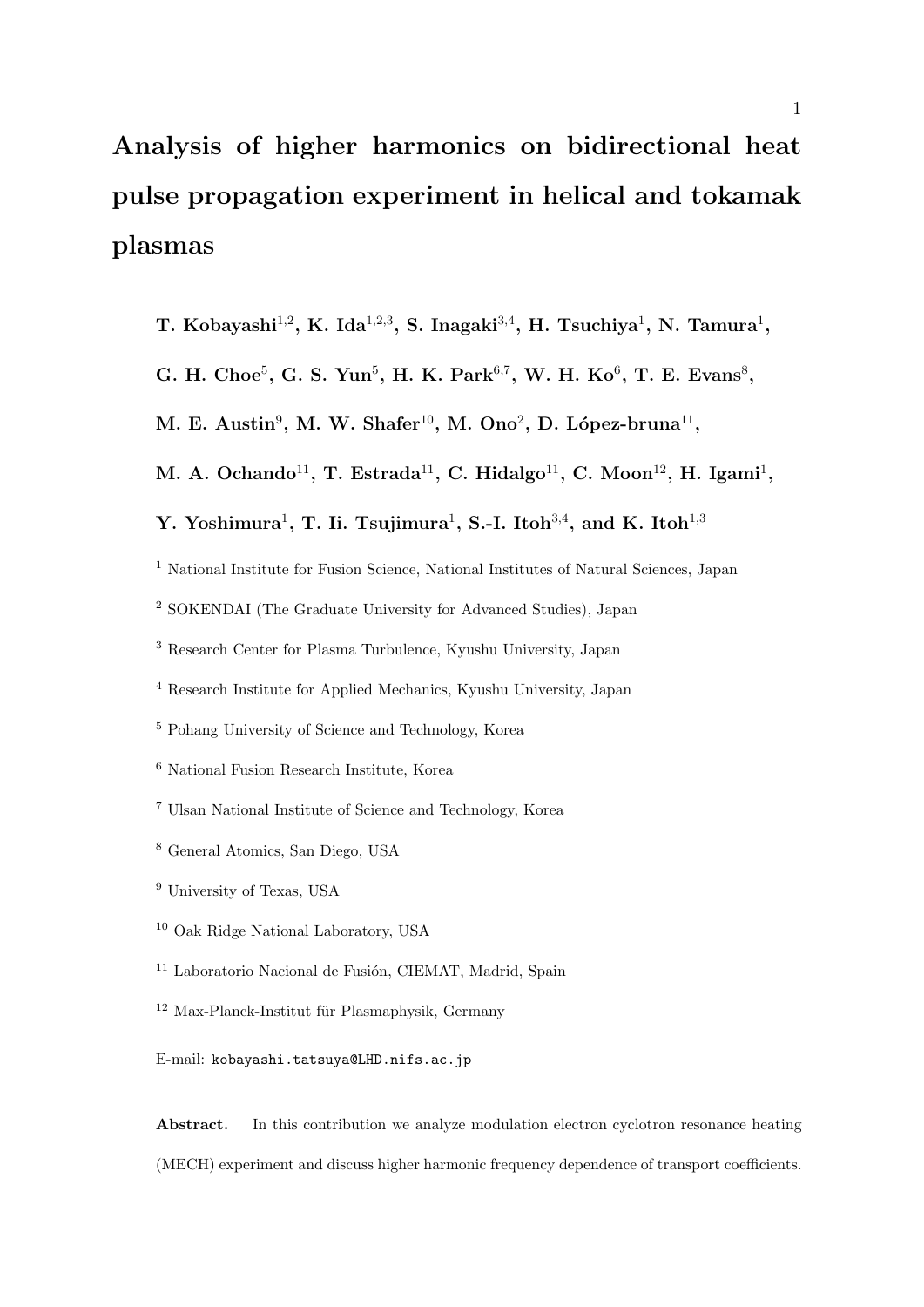We use the bidirectional heat pulse propagation method, in which both inward propagating heat pulse and outward propagating heat pulse are analyzed at a radial range, in order to distinguish frequency dependence of transport coefficients due to hysteresis from that due to other reasons, such as radially dependent transport coefficients, a finite damping term, or boundary effects. The method is applied to MECH experiments performed in various helical and tokamak devices, i.e., Large Helical Device (LHD), TJ-II, Korea Superconducting Tokamak Advanced Research (KSTAR), and Doublet III-D (DIII-D) with different plasma conditions. The frequency dependence of transport coefficients are clearly observed, showing a possibility of existence of transport hysteresis in flux-gradient relation.

#### **1. Introduction**

Predictive modeling of thermal transport in magnetically confined plasmas is mandatory to realize the fusion reactor. Recent studies have reported that electron thermal transport in the axially heated plasma cannot be modeled by classical diffusion transport model with a single scalar diffusive coefficient. There can exist critical gradient-type nonlinearity [1, 2], inward pinch [3, 4, 5, 6], and ballistic transport events [7, 8, 9]. More recently, emergence of a *hysteresis* in flux-gradient relation was discovered [10, 11, 12], involving rapid responses of turbulence intensity and turbulent transport against heating [11]. This mechanism can also explain a long standing mystery, that is, rapid increase of the electron thermal diffusivity in response to electron cyclotron resonance heating (ECH), found in Wendelstein 7-AS stellarator [13].

Modulation ECH (MECH) is widely used to provide perturbation in electron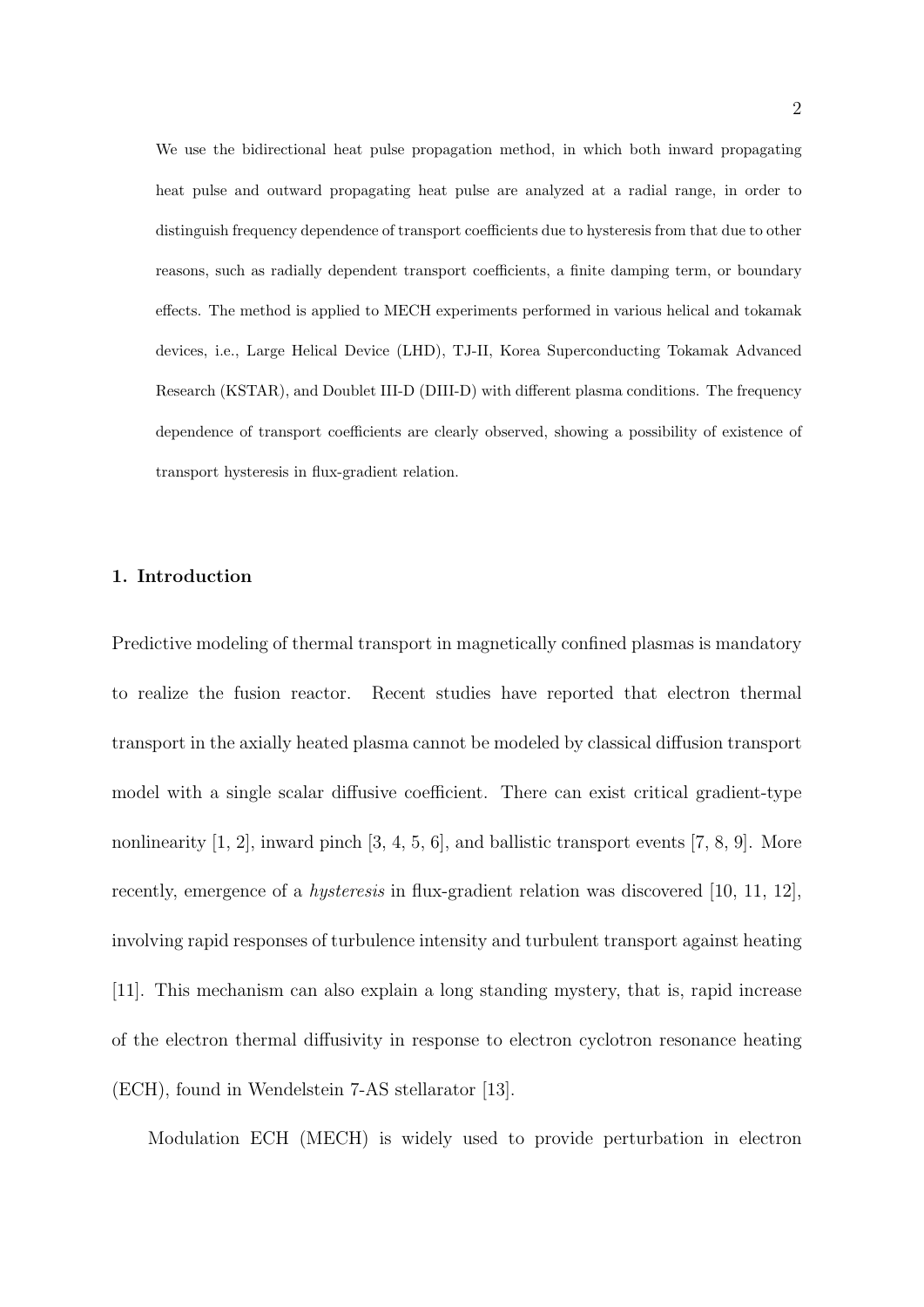temperature, since its modulation frequency, input power, and deposition can be precisely controlled [1, 2, 4, 5, 6, 10, 11, 12, 14, 15, 16]. See also a review [17]. Hysteresis in flux-gradient relation can be assessed by MECH experiment. By analyzing not only fundamental MECH frequency but also its higher harmonics, i.e., the socalled higher harmonic method [18], possible violation from the classical diffusive transport picture can be discussed [15, 16]. Amplitude radial decay rate of temperature perturbation is predicted to obey the square root of their frequencies in the case that linear local diffusion model is valid. The experimental observations [15, 16] showed a clear deviation from the linear local picture, where almost constant radial decay rates among the fundamental frequency and higher harmonics were observed. The constant slope provides transport coefficient that depends on frequency, showing a contradiction with linear local theory. Possible relation between the constant slope and transport hysteresis was also discussed [18].

In this contribution, we extend the higher harmonic method in order to discuss existence of hysteresis in flux-gradient relation. We also use both outward and inward propagating heat pulses to obtain the transport coefficients at a radial region, which we call the *bidirectional* heat pulse propagation method, in order to distinguish the frequency dependence of transport coefficients due to hysteresis from that due to other reasons, such as radially dependent transport coefficients, a finite damping term, or boundary effects. This method is applied to MECH experiments performed in various helical and tokamak devices, i.e., LHD, TJ-II, KSTAR, and DIII-D with different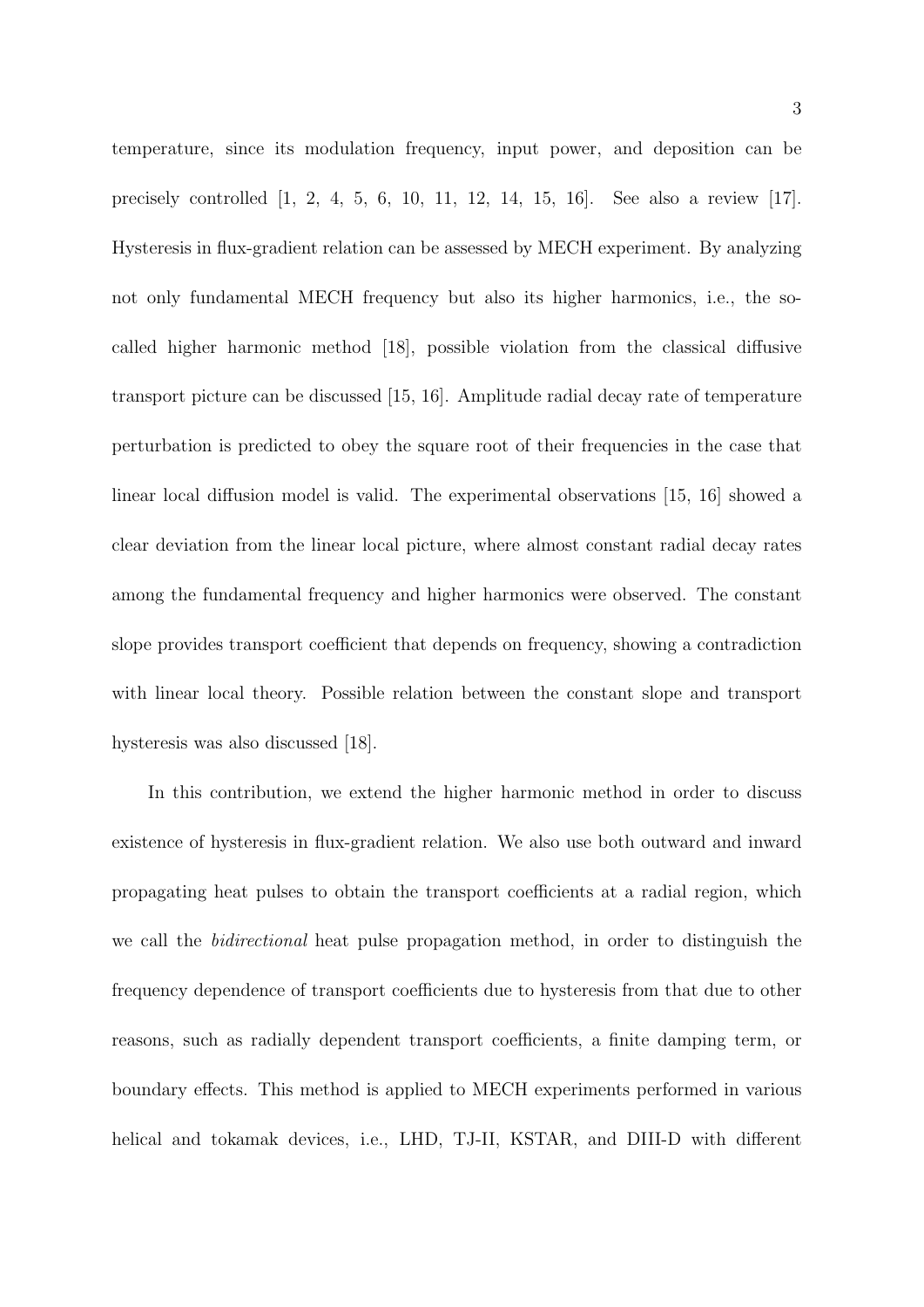operation conditions. A clear dependence of transport coefficients on both propagation direction and higher harmonic frequency is obtained, showing a possibility of existence of transport hysteresis [19].

#### **2. Method**

On the one hand, if the classical local transport model works, obtained transport coefficients should be neither dependent on frequency nor on heat pulse propagating direction. On the other hand, according to a theory [19], difference between transport coefficients obtained from outward pulse and inward pulse becomes larger at higher frequency in the presence of hysteresis. By analyzing frequency dependence of diffusivity and convective velocity evaluated both from outward propagating pulse and from inward propagating pulse, we discuss possibility of existence of hysteresis in fluxgradient relation. We begin with one-dimensional heat transport equation for electron temperature perturbation  $\delta T_e$  in the cylindrical coordinate defined as

$$
\frac{\partial n \delta T_{\rm e}}{\partial t} + \frac{n \delta T_{\rm e}}{\tau} = -\frac{1}{r} \frac{\partial (r \delta q_r)}{\partial r} + \delta S,\tag{1}
$$

where  $\delta q_r$  is the perturbed radial heat flux and  $\tau$  is the damping coefficient [17]. We analyze the region where the modulation heat source  $\delta S$  is not deposited. The perturbed local heat flux is given by the classical local model as

$$
\delta q_r = -n\chi_{\rm HP} \frac{\partial \delta T_{\rm e}}{\partial r} + nV_{\rm HP} \delta T_{\rm e},\tag{2}
$$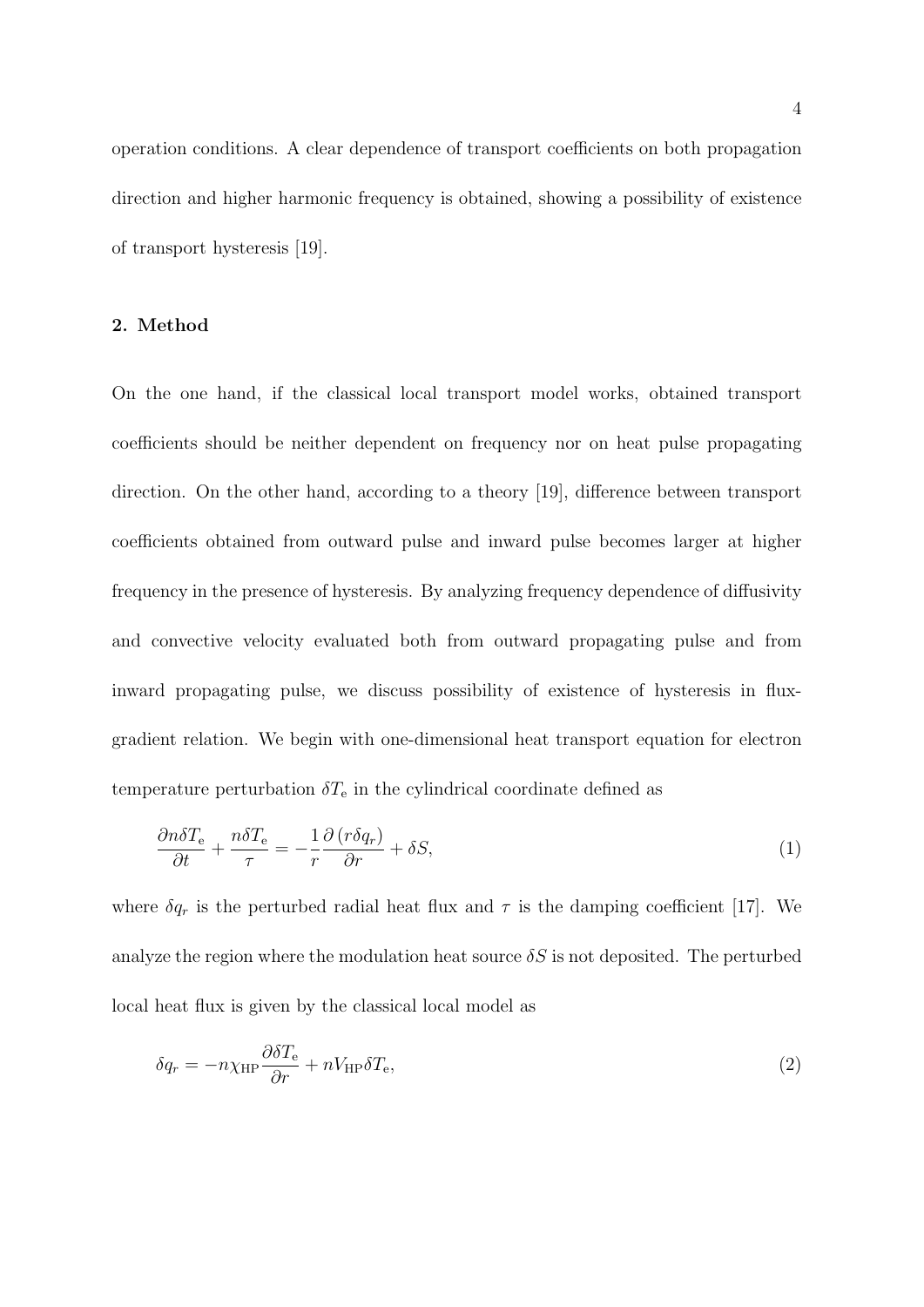where  $\chi_{\text{HP}}$  and  $V_{\text{HP}}$  are thermal diffusion coefficient and convective velocity, respectively, with respect to heat pulse. With the given heat flux, the transport equation becomes

$$
\frac{\partial T_{\rm e}}{\partial t} = \chi_{\rm HP} \frac{\partial^2 T_{\rm e}}{\partial r^2} + \left(\frac{\chi_{\rm HP}}{r} - V_{\rm HP}\right) \frac{\partial T_{\rm e}}{\partial r} - \frac{V_{\rm HP}}{r} T_{\rm e},\tag{3}
$$

where  $\tau$  is taken as infinity and  $\chi$ <sub>HP</sub> and  $V$ <sub>HP</sub> are treated as radially constant for simplicity. Density profile is also taken to be constant in radius. Influence of these simplification appears as a dummy frequency dependence in the transport coefficients. This point is discussed below. Considering electron temperature perturbation

$$
\delta T_{\rm e} \propto \exp[-i\omega t + i(k_{\rm r} + ik_{\rm i})r],\tag{4}
$$

where  $k_r$ ,  $k_i$  and  $\omega$  indicate the real part and the imaginary part of the radial wavenumber and the angular frequency, the transport coefficients can be obtained as

$$
\chi_{\rm HP} = \frac{1}{k_{\rm r}^2 + k_{\rm i}^2 \gamma^2} \frac{k_{\rm i} \gamma}{k_{\rm r}} \omega \tag{5}
$$

and

$$
V_{\rm HP} = \frac{k_{\rm r}^2 - k_{\rm i}^2 \gamma}{k_{\rm r}^2 + k_{\rm i}^2 \gamma^2} \frac{1}{k_{\rm r}} \omega.
$$
\n(6)

The factor  $\gamma \equiv 1 - 1/k_i r$  shows the cylindrical geometry effect that comes from the divergence operator. We have considered higher order corrections from cylindrical geometry, as well, by treating a slight radial variation of the wavenumber components with WKB approximation. See a dedicated article [20]. The wavenumbers  $k_r$  and  $k_i$ can be obtained from the Fourier analysis of  $\delta T_{\rm e}$  combined with conditional averaging technique at odd number harmonic frequencies  $f = f_{\text{MECH}}, 3f_{\text{MECH}}, ..., m f_{\text{MECH}},$  where  $f_{\text{MECH}}$  is the MECH frequency  $(f = \omega/2\pi)$  and *m* is odd integers. The local model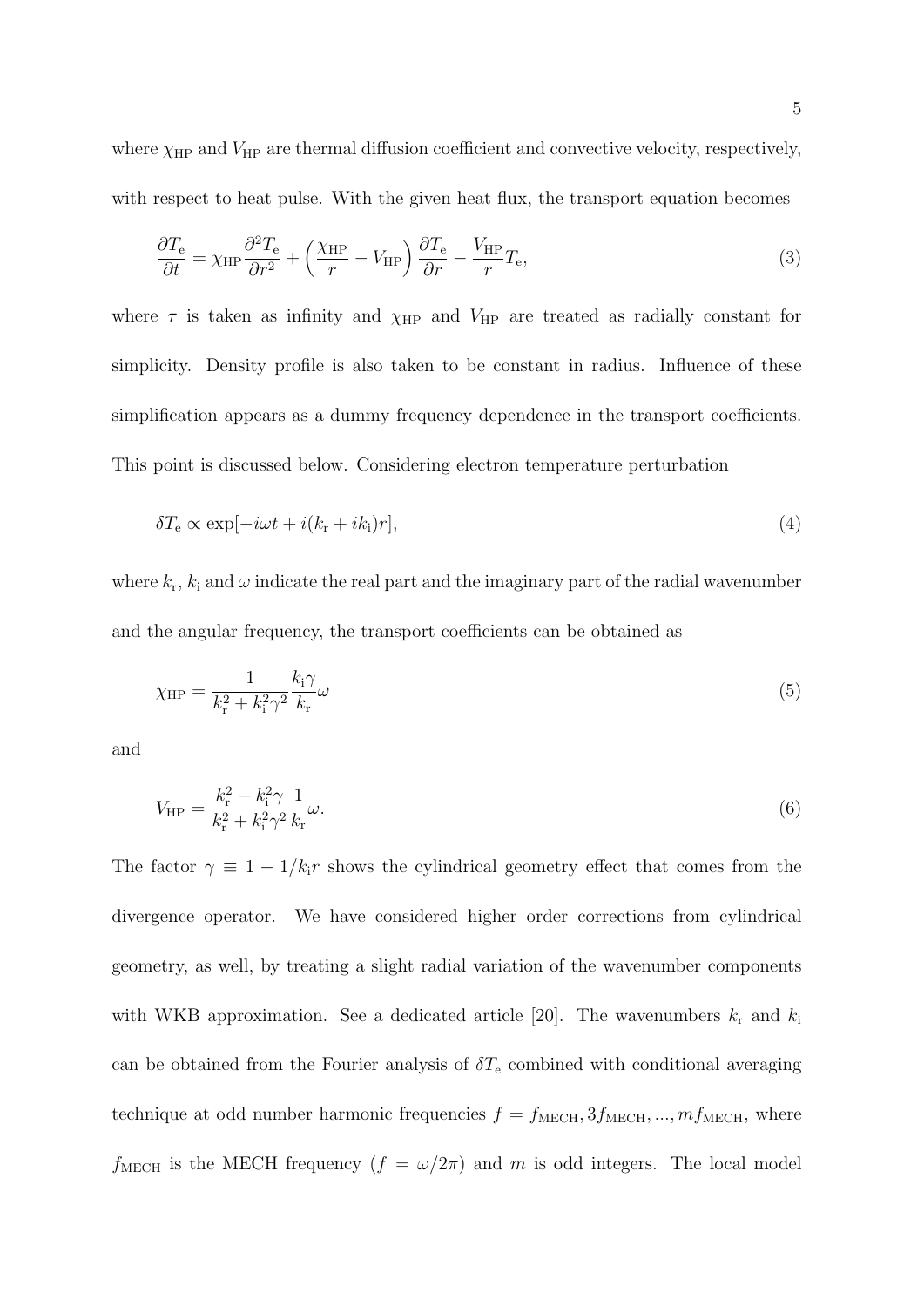predicts the wavenumbers being nearly proportional to  $\sqrt{f}$ , and thus  $\chi$ <sub>HP</sub> and  $V$ <sub>HP</sub> that do not depend on *f* [15, 16, 20].

In general, when values of  $n$ ,  $\chi$ <sub>HP</sub> and  $V$ <sub>HP</sub> have radial dependences, or when a finite value of damping term  $\tau$  exists, obtained  $\chi$ <sub>HP</sub> and  $V$ <sub>HP</sub> naturally depend on frequency. In those cases, Eqs. (5) and (6) become

$$
\chi_{\rm HP} = \frac{1}{k_{\rm r}^2 + k_{\rm i}^2 \gamma^2} \left[ \frac{k_{\rm i} \gamma}{k_{\rm r}} \omega - \frac{1}{\tau} + k_{\rm i} (\gamma - 1) \chi'_{\rm HP} - V'_{\rm HP} \right] \tag{7}
$$

and

$$
V_{\rm HP} = \frac{1}{k_{\rm r}^2 + k_{\rm i}^2 \gamma^2} \left[ \frac{k_{\rm r}^2 - k_{\rm i}^2 \gamma}{k_{\rm r}} \omega + k_{\rm i} (\gamma + 1) \frac{1}{\tau} + (k_{\rm i}^2 + k_{\rm r}^2) \chi'_{\rm HP} + k_{\rm i} (\gamma + 1) V'_{\rm HP} \right], \quad (8)
$$

respectively. Note that influence of the density profile is similar to that of radially dependent  $\chi_{\text{HP}}$  and  $V_{\text{HP}}$ , thus we omit discussion here. An important fact is that the denominator  $k_r^2 + k_i^2 \gamma^2$  increases as frequency increases, keeping the first terms constant, if the local model is valid. As a result, impacts of the other terms become smaller at higher frequencies. This asymptotic behavior is not identical for outward propagating pulse and inward propagating pulse. Therefore, the difference of the transport coefficients obtained from both pulses would decrease as frequency increases. Moreover, edge and core boundary effects show similar frequency dependence, i.e., asymptotic convergence to a true value at higher frequency. See Ref. [20]. When the frequency dependence is caused by the transport hysteresis, the difference of the transport coefficients obtained from inward pulse and outward pulse should increase at a higher frequency range [19]. The asymptotic behavior of higher harmonic terms is essential to discuss cause of the frequency dependence of the transport coefficients.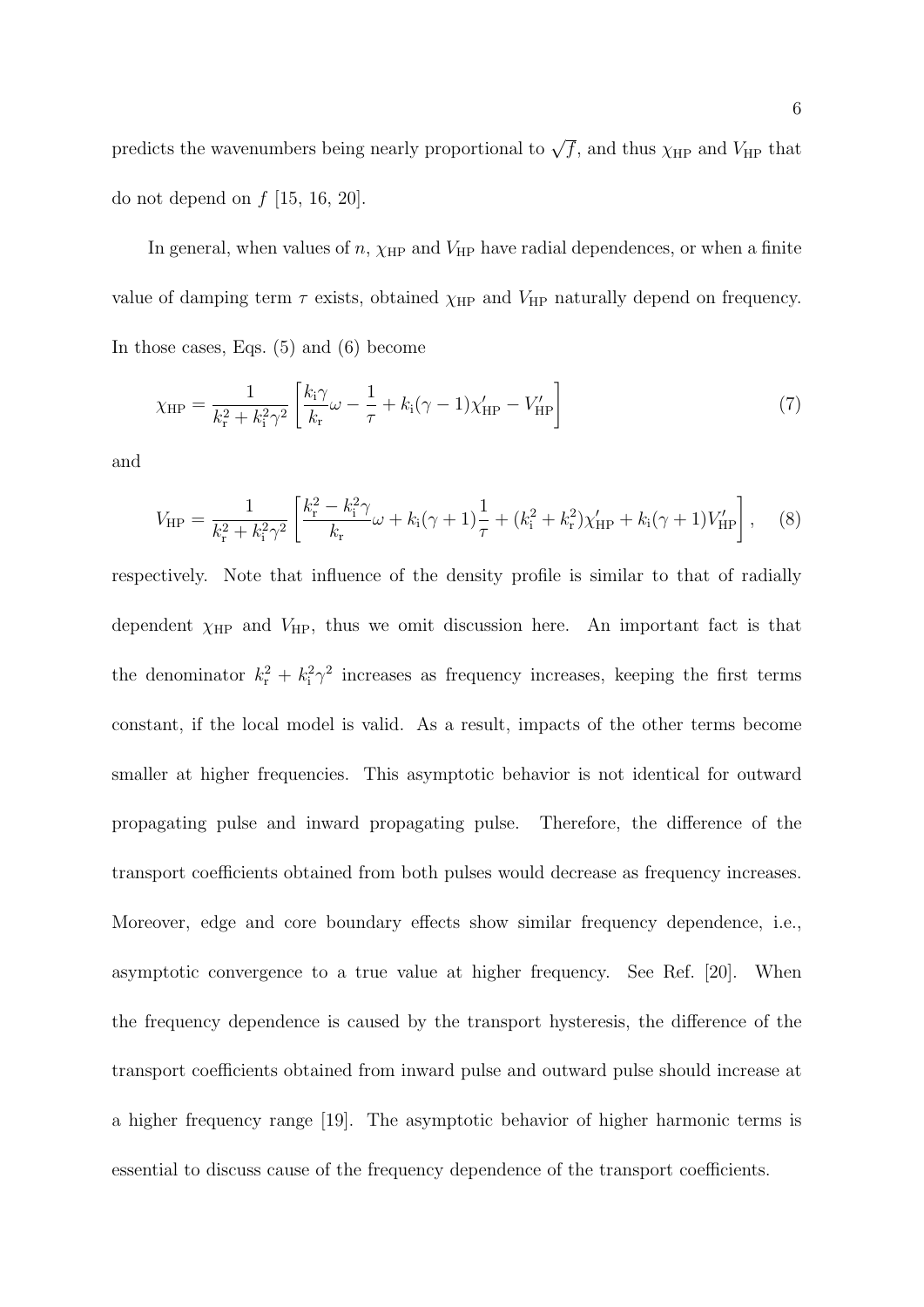#### **3. Experimental parameters**

Experiments are performed in steady state L-mode plasmas. The experimental conditions (major radius *R*, minor radius *a*, toroidal magnetic field strength *B*, plasma current  $I_p$ , line averaged electron density  $\bar{n}_e$ , and total heating power  $P_{\text{tot}}$ ) are summarized in Table 1. MECH having a block-type waveform with fundamental frequency  $f_{\text{MECH}}$  and zero-to-peak amplitude  $\delta P_{\text{MECH}}$  is applied to investigate heat pulse propagation. Values of  $f_{\text{MECH}}$  and  $\delta P_{\text{MECH}}$  are given in Table 1, as well. In order to show wide coverage of the method, various experimental conditions are used. By changing the MECH deposition location, outward and inward propagating electron temperature perturbations are generated in LHD and KSTAR, during which electron temperature profiles are maintained almost unchanged. In KSTAR, electron temperature perturbation is measured with an Electron Cyclotron Emission Imaging (ECEI) system, while conventional ECE systems are used in the other three devices.

#### **4. Results**

Figure 1 shows the radial profile of the  $T_e$  perturbation power and the phase difference for the case of outward propagating pulses. The Perturbation power profile and the phase difference profile are given not only for the fundamental frequency (black symbols) but also for the third harmonic frequency (red symbols) and the fifth harmonic frequency (blue symbols). Error bars show the statistical error obtained from variance of complex Fourier amplitude in each period. When the classical local transport model is valid,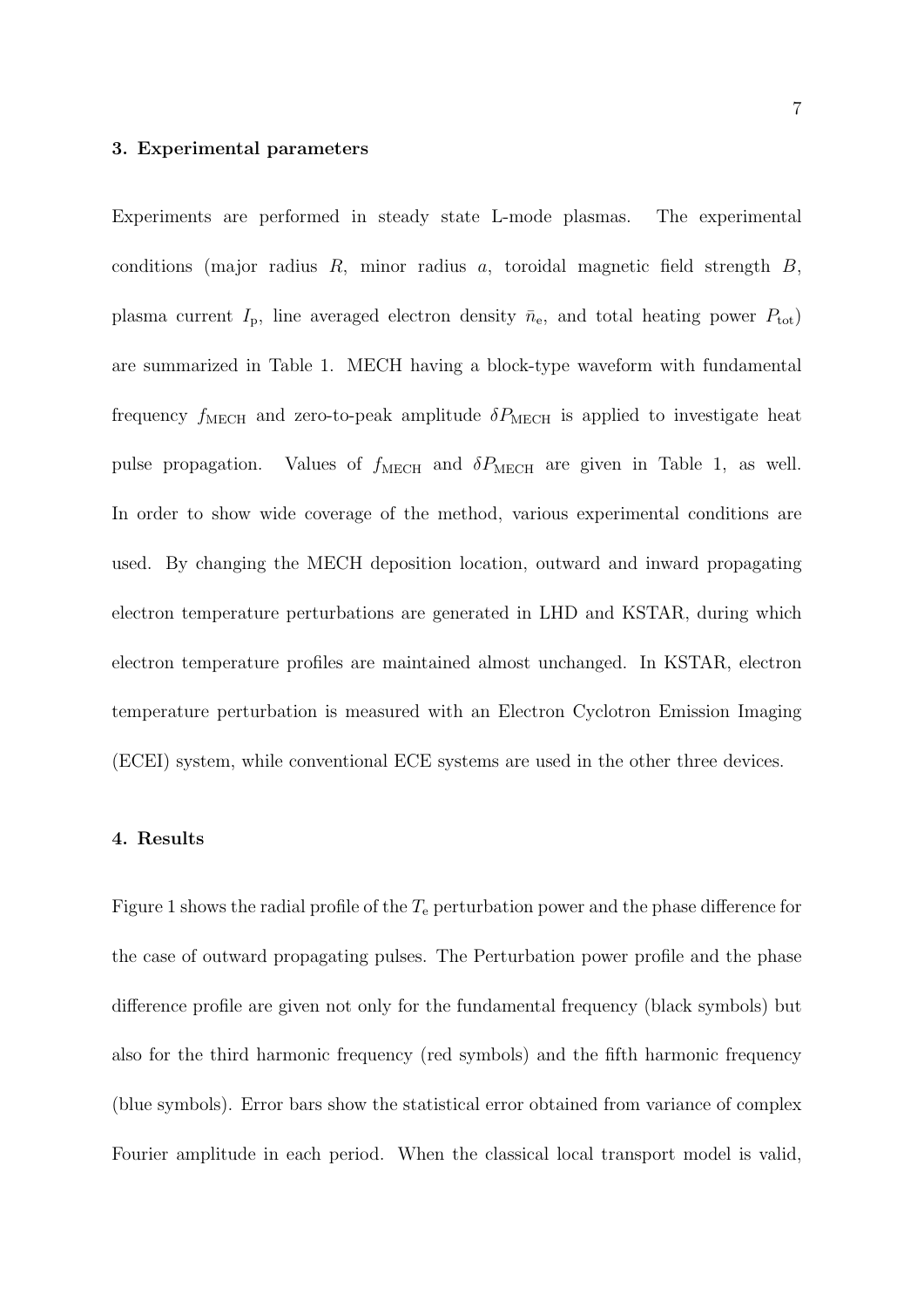slopes in the perturbation power profile and the phase profile approximately change with *√***f** [20]. Black dashed lines in the figures show least-squares fit for the perturbation power profile and the phase profile at the fundamental frequency. Red and blue dashed lines are predicted profiles having slopes *<sup>√</sup>* 3 and *<sup>√</sup>* 5 times larger than that of the fundamental frequency component. The results clearly show that the local model cannot explain power and phase profiles. Helical plasmas seem to have much faster phase propagation speed, i.e., relatively smaller slope, compared to tokamak plasmas.

Similar plots are given for inward propagating pulses, as shown in Fig. 2. Note that we do not have dedicated discharges for observing inward propagating heat pulse for DIII-D and TJ-II. For the case of DIII-D, inner side of the MECH deposition is analyzed. Dashed lines look to better fit the experiments with the inward propagating heat pulse, in particular for the case of KSTAR.

In order to discuss possible deviation from the classical local theory more quantitatively, we analyze diffusion coefficient and convective velocity for different harmonic frequencies and for both outward pulse and inward pulse. Slopes of Figs. 1 and 2 directly correspond to  $k_i$  and  $k_r$ , i.e.,  $k_i = A'/A$  and  $k_r = \phi'$ , where A and  $\phi$  show the amplitude profile and the phase profile. Figure 3 shows frequency dependences of  $k_i$  and  $k_r$  for the different devices. The top side of the horizontal axis in Fig. 3 is labeled by normalized frequency by inverse of scaling confinement time,  $\tau_{\rm E}^{-1}$ , where ISS95 scaling [21] and ITER89-P scaling [22] are used for helical devices and tokamak devices. Wavenumbers are analyzed at  $f = f_{\text{MECH}}$ ,  $3f_{\text{MECH}}$ , and  $5f_{\text{MECH}}$ . Black solid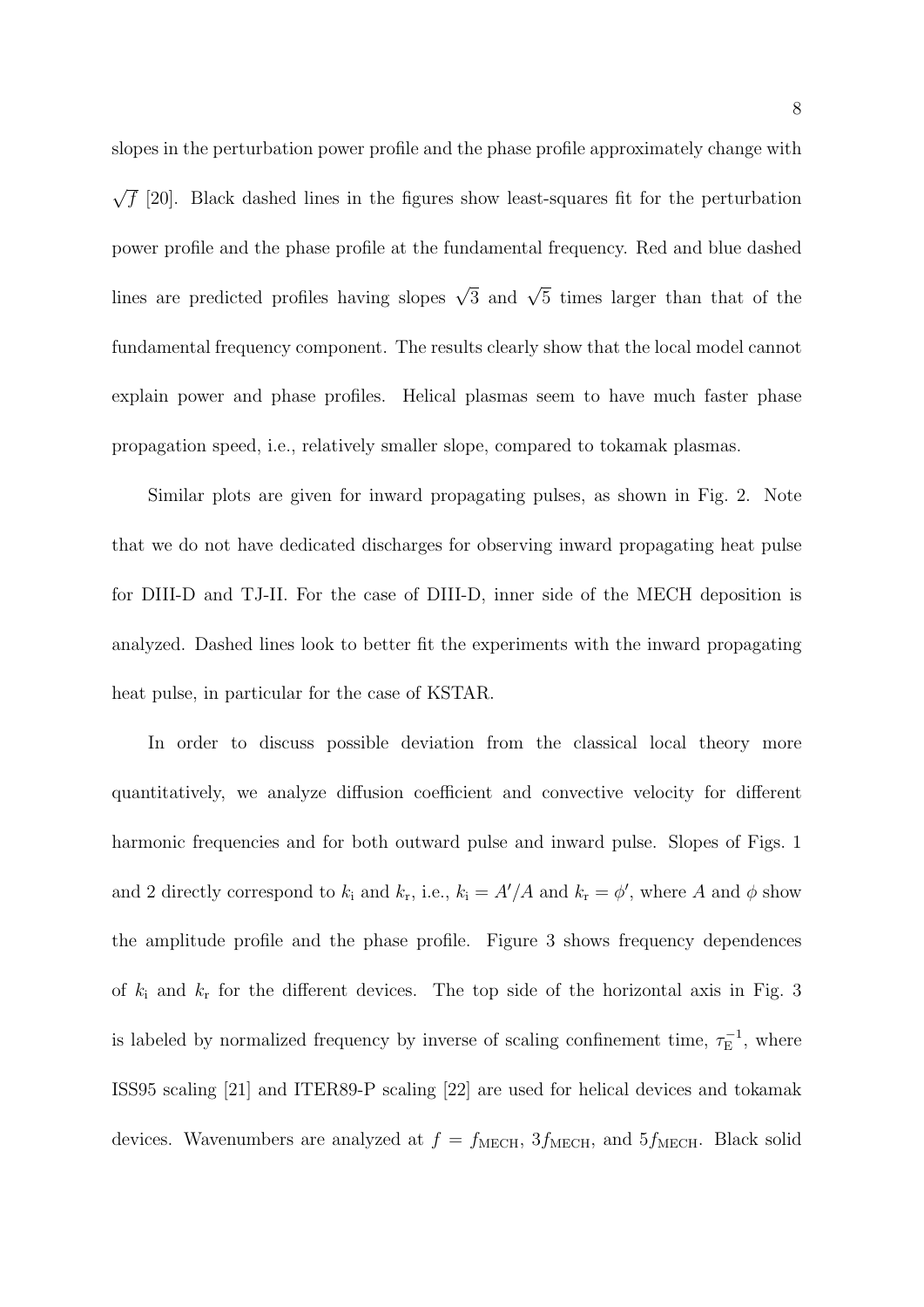lines and red dashed lines show the predicted wavenumbers from the classical local theory using the transport coefficients obtained at the fundamental MECH frequency component [20]. In most cases, absolute value of  $k_i$  is larger than that of  $k_r$ , regardless of the pulse propagation direction. In particular, helical devices have a much larger difference between *|k*<sup>i</sup> *|* and *|k*<sup>r</sup> *|*, almost one order of magnitude difference. In addition, in the cases of LHD, TJ-II, and DIII-D, the real part of the wavenumber only weakly depends on the harmonic frequency and absolute values of *k*<sup>r</sup> are significantly below the predicted values for higher harmonic components. This means that the phase of the heat pulse propagates much faster than the prediction from the classical local theory, which can provide a frequency dependence of the transport coefficients.

Using  $k_i$  and  $k_r$  in Fig. 3,  $\chi$ <sub>HP</sub> and  $V$ <sub>HP</sub> are calculated for both outward and inward propagating heat pulses, as shown in Fig. 4, as a function of the harmonic frequency *f* (only for outward pulse in the case of TJ-II). In the cases of LHD, TJ-II, and DIII-D, obtained coefficients strongly depend on the frequency *f*, in which the local theory predicts constant coefficients against *f*. The KSTAR plasma shows a strong frequency dependence only in convective velocity. The difference between the transport coefficients obtained from outward pulses and inward pulses becomes larger as frequency increases. Therefore, this frequency dependence is not due to the radial dependence of  $n$ ,  $\chi_{\text{HP}}$ , and  $V_{\text{HP}}$ , finite value of the damping term, nor boundary effects, as discussed in Sec. 2. The polarity of convective velocities depends on the direction of heat pulse propagation. This is because the condition  $k_r^2 - k_i^2 \gamma < 0$  is always satisfied. Faster phase propagation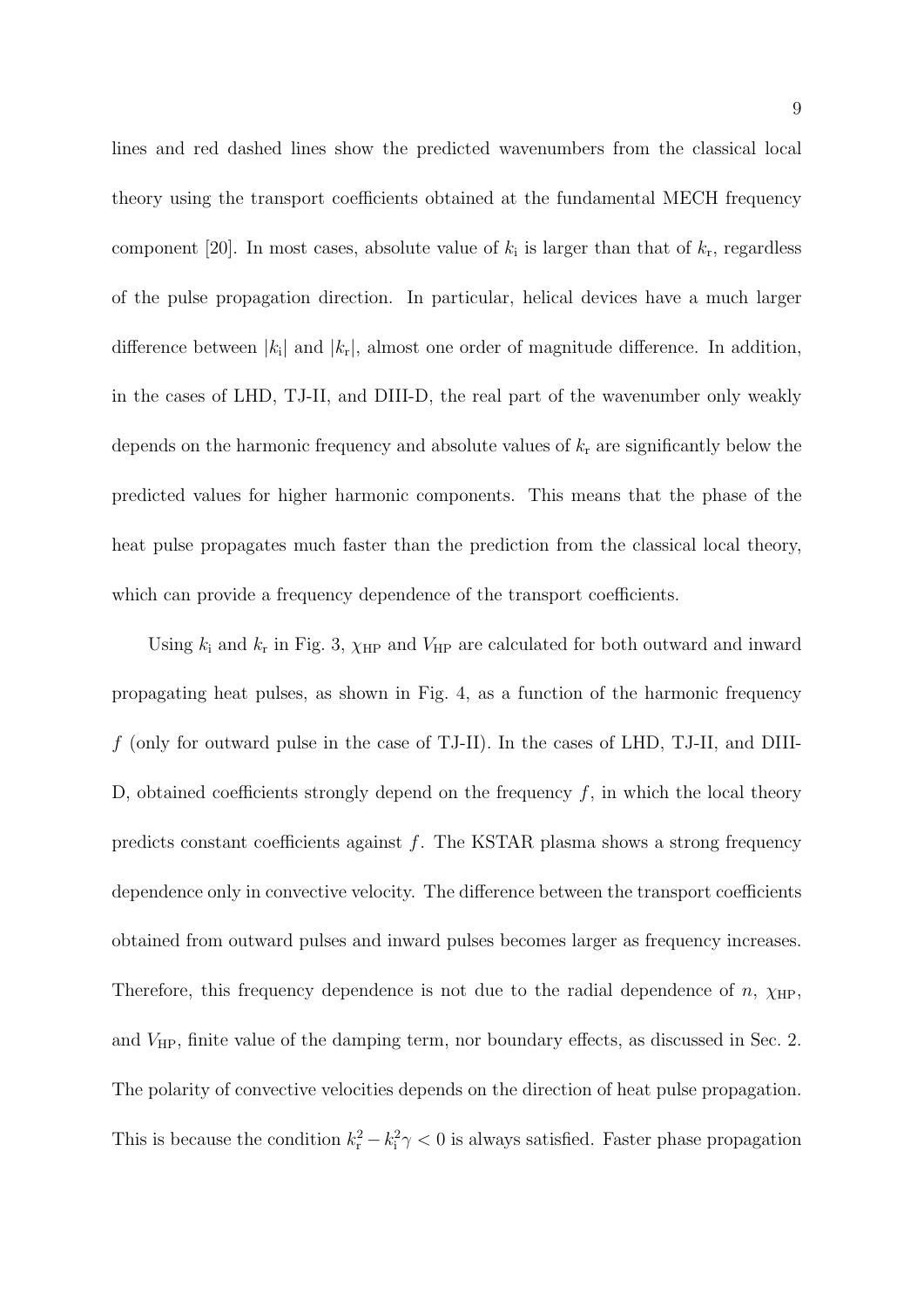may correspond to an immediate response of radial heat flux against turn on of heating [13, 11, 18]. The strong frequency dependence of transport coefficients in the present analysis indicates that the transient response during MECH cannot be explained in the classical local view of transport. These results showing a clear dependence of the transport coefficients on both propagation direction and higher harmonic frequency can be linked to existence of transport hysteresis [19]. It should be noted that authors in Refs [2, 6, 14] claimed that frequency dependence of heat pulse transport coefficients is small enough to validate the classical local transport theory. Conditions that provide strong frequency dependence on the transport coefficients should be investigated to unveil the nonlocal characteristics of high temperature magnetically confined plasmas.

## **5. Summary**

In this contribution, we extended higher harmonic method in order to discuss existence of hysteresis in flux-gradient relation. We used the bidirectional heat pulse propagation method in order to distinguish frequency dependence of the transport coefficients due to hysteresis from that due to other reasons, such as radially dependent transport coefficients, a finite damping term, or boundary effects. The method was applied to MECH experiments performed in various helical and tokamak devices, i.e., LHD, TJ-II, KSTAR, and DIII-D with different operation conditions. Results showed clear dependences of the transport coefficients on both propagation direction and higher harmonic frequency, showing a possibility of existence of transport hysteresis [19].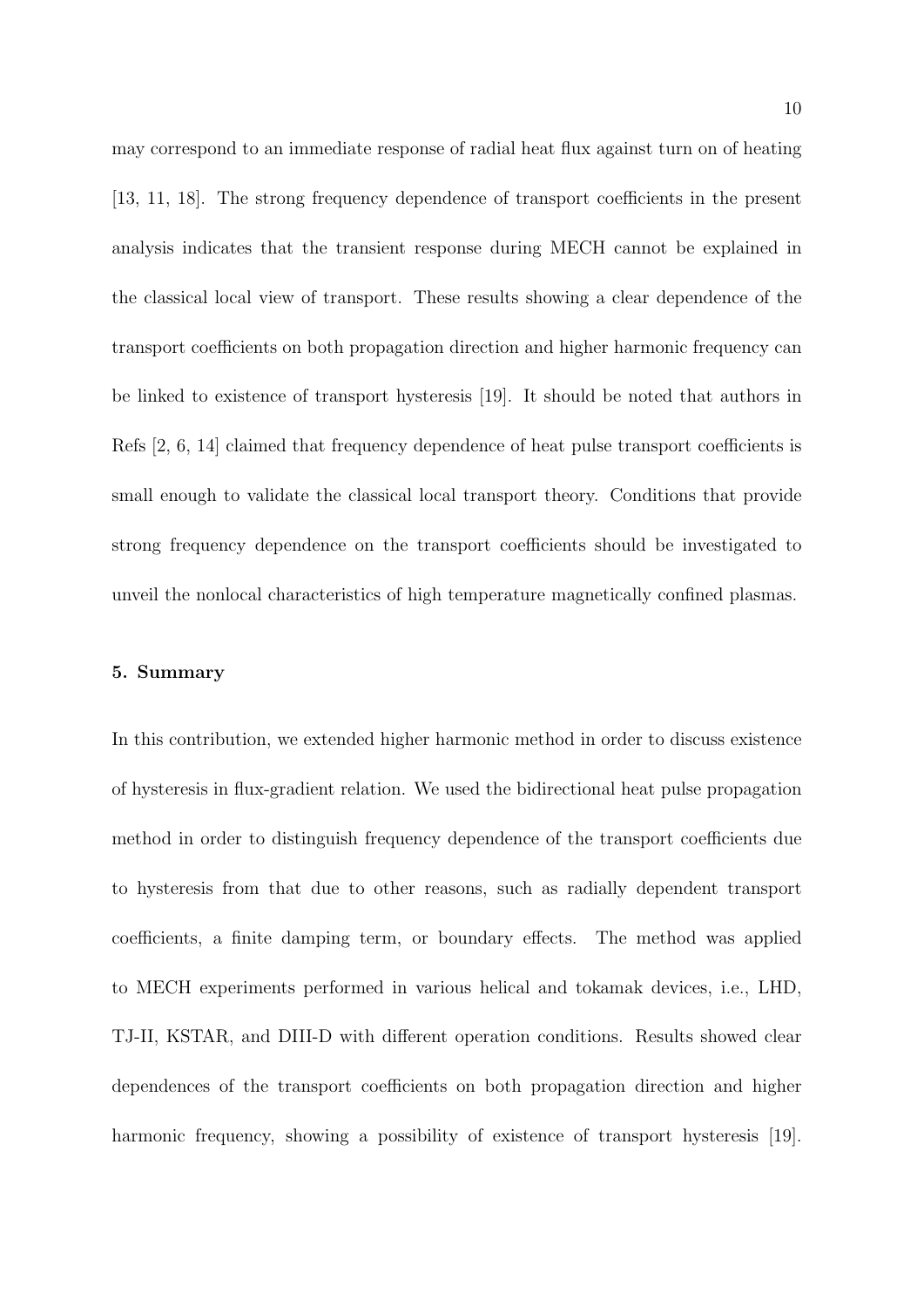Within presented discharges, which include various sizes of helical and tokamak plasmas, violation from the classical local view of transport was universally observed.

## **Acknowledgments**

We thank Profs. S. Sakakibara, A. Fujisawa, and Y. Kamada for strong support and continuous encouragement. This study is partly supported by a Grant-in-Aid for Scientific Research of JSPS, Japan (15H02155, 15K14282, 15H02335, and 16H02442) and by the collaboration programs of NIFS (NIFS13KOCT001) and the RIAM of Kyushu University, and by Asada Science Foundation.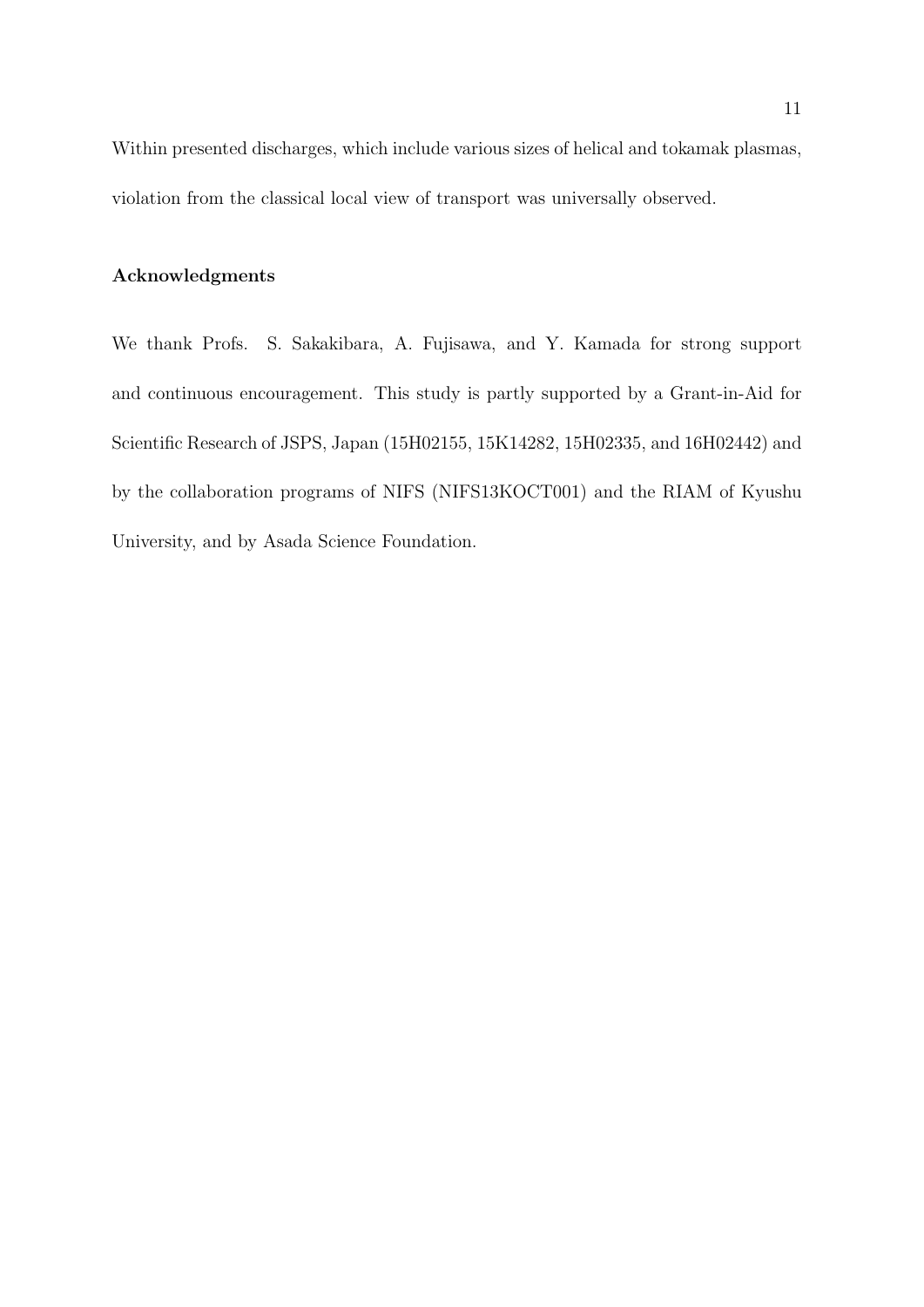#### **Reference**

- [1] F Ryter, G Tardini, F De Luca, H-U Fahrbach, F Imbeaux, A Jacchia, KK Kirov, F Leuterer, P Mantica, AG Peeters, et al 2003 Nucl. Fusion **43** 1396
- [2] J C DeBoo, C C Petty, A E White, K H Burrell, E J Doyle, J C Hillesheim, C Holland, G R McKee, T L Rhodes, L Schmitz, et al 2012 Phys. Plasmas **19** 082518
- [3] T C Luce, C C Petty, and J C M De Haas 1992 Phys. Rev. Lett. **68** 52
- [4] P Mantica, G Gorini, G M D Hogeweij, N J Lopes Cardozo, and A M R Schilham 2000 Phys. Rev. Lett. **85** 4534
- [5] P Mantica, F Ryter, C Capuano, H U Fahrbach, F Leuterer, W Suttrop, Jan Weiland, and ASDEX-Upgrade Team 2006 Plasma Phys. Control. Fusion **48** 385
- [6] S D Song, X L Zou, G Giruzzi, W W Xiao, X T Ding, B J Ding, J L Ségui, D Elbèze, F Clairet, C Fenzi, et al 2012 Nucl. Fusion **52** 033006
- [7] E D Fredrickson, K McGuire, A Cavallo, R Budny, A Janos, D Monticello, Y Nagayama, W Park, G Taylor, and M C Zarnstorff 1990 Phys. Rev. Lett. **65** 2869–2872
- [8] M W Kissick, E D Fredrickson, J D Callen, C E Bush, Z. Chang, P C Efthimion, R A Hulse, D K Mansfield, H K Park, J F Schivell, et al 1994 Nucl. Fusion **34** 349
- [9] K W Gentle, W L Rowan, R V Bravenec, G Cima, T P Crowley, H Gasquet, G A Hallock, J Heard, A Ouroua, P E Phillips, D W Ross, P M Schoch, and C Watts 1995 Phys. Rev. Lett. **74** 3620–3623
- [10] K W Gentle, M E Austin, J C DeBoo, T C Luce, and C C Petty 2006 Phys. Plasmas **13** 012311
- [11] S Inagaki, T Tokuzawa, N Tamura, S-I Itoh, T Kobayashi, K Ida, T Shimozuma, S Kubo, K Tanaka, T Ido, et al 2013 Nucl. Fusion **53** 113006
- [12] K Ida, Z Shi, HJ Sun, S Inagaki, K Kamiya, JE Rice, N Tamura, PH Diamond, G Dif-Pradalier, XL Zou, et al 2015 Nucl. Fusion **55** 013022
- [13] U Stroth, L Giannone, HJ Hartfuss, ECH Group, et al 1996 Plasma Phys. Control. Fusion **38** 611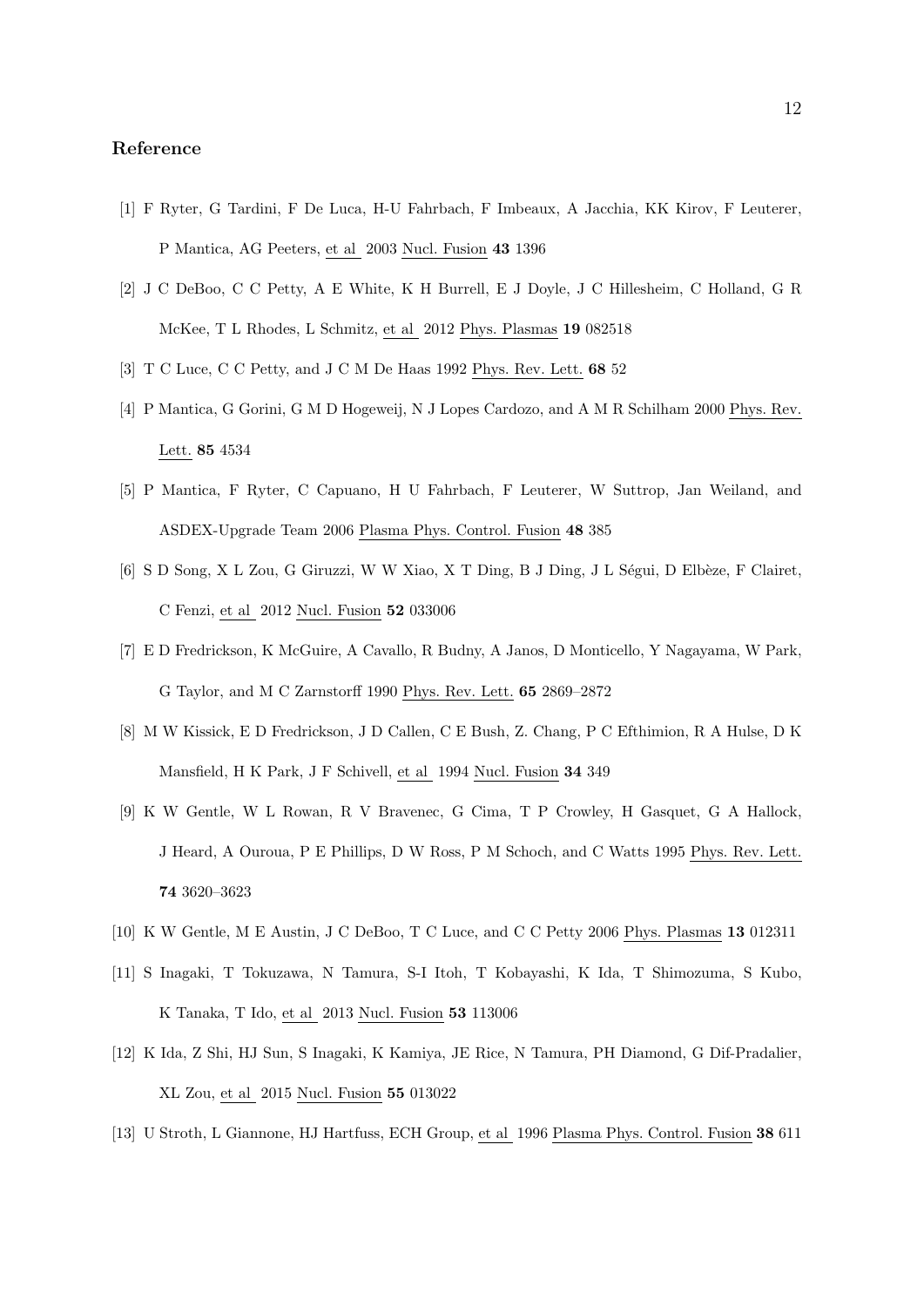- [14] L Giannone, V Erckmann, U Gasparino, HJ Hartfuss, G Kuhner, H Maassberg, U Stroth, and M Tutter 1992 Nucl. Fusion **32** 1985
- [15] S Inagaki, S-I Itoh, K Itoh, N Kasuya, T Kobayashi, A Fujisawa, T Tokuzawa, K Ida, S Kubo, T Shimozuma, et al 2013 Plasma Fusion Res. **8** 1202173
- [16] S Inagaki, S-I Itoh, K Itoh, K Ida, D L´opez-Bruna, M A Ochand, T Estrada, B Ph van Milligen, C Hidalgo, and N Kasuya 2014 Plasma Fusion Res. **9** 1202052
- [17] N J Lopes Cardozo 1995 Plasma Phys. Control. Fusion **37** 799
- [18] K Itoh, S-I Itoh, S Inagaki, N Kasuya, and A Fujisawa 2015 J. Phys. Soc. Jpn. **85** 014501
- [19] K Itoh 2016 Proc. 26th IAEA Fusion Energy Conf. (Kyoto, Japan) (Vienna: IAEA) pages OV/P– 8
- [20] T Kobayashi, K Itoh, K Ida, S Inagaki, and S-I Itoh 2017 submitted to J. Phys. Soc. Jpn.
- [21] U Stroth, M Murakami, R A Dory, H Yamada, S Okamura, F Sano, and T Obiki 1996 Nucl. Fusion **36** 1063
- [22] P N Yushmanov, T Takizuka, K S Riedel, O J W F Kardaun, J G Cordey, S M Kaye, and D E Post 1990 Nucl. Fusion **30** 1999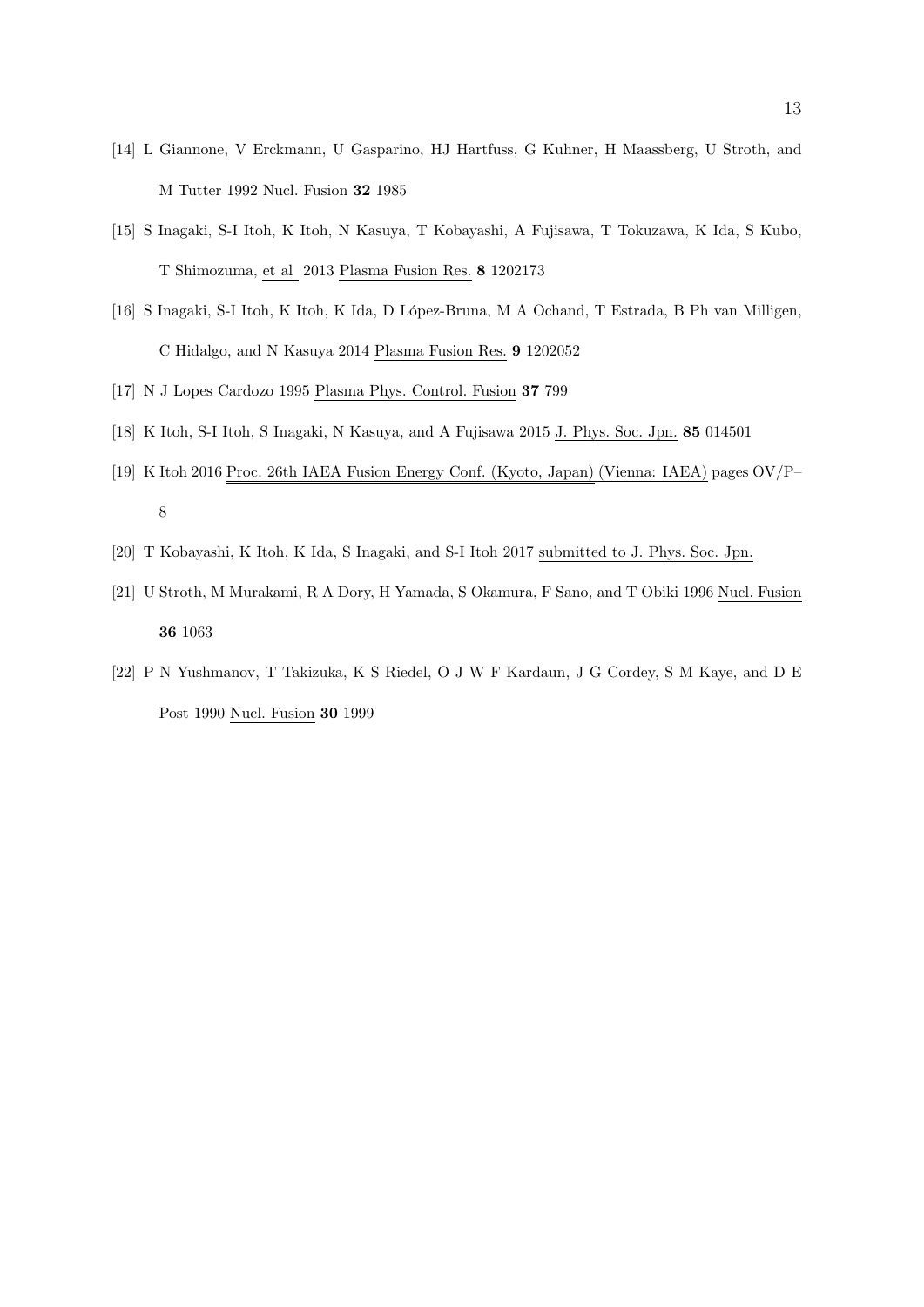| Device     |     |         |      |              |      |       | $R \text{ [m]}$ $a \text{ [m]}$ $B \text{ [T]}$ $I_p \text{ [MA]}$ $\bar{n}_e \text{ [10}^{19} \text{m}^{-3]}$ $P_{\text{tot}} \text{ [MW]}$ $\delta P_{\text{MECH}} \text{ [MW]}$ $f_{\text{MECH}} \text{ [Hz]}$ |     |
|------------|-----|---------|------|--------------|------|-------|-------------------------------------------------------------------------------------------------------------------------------------------------------------------------------------------------------------------|-----|
| <b>LHD</b> | 3.6 | $0.6\,$ | 2.75 | $\sim$ $-$   | 1.3  | 5.2   | 0.38                                                                                                                                                                                                              | 18  |
| TJ-II      | 1.5 | 0.2     |      | $1 \qquad -$ | 0.5  | 0.275 | 0.025                                                                                                                                                                                                             | 180 |
| KSTAR      | 1.8 | 0.5     | 2.9  | $0.5\,$      | 2    | 1.78  | 0.25                                                                                                                                                                                                              | 180 |
| DIII-D     | 1.7 | 0.6     | 1.97 | 1.29         | 3.35 | 3.25  | 1.35                                                                                                                                                                                                              | 50  |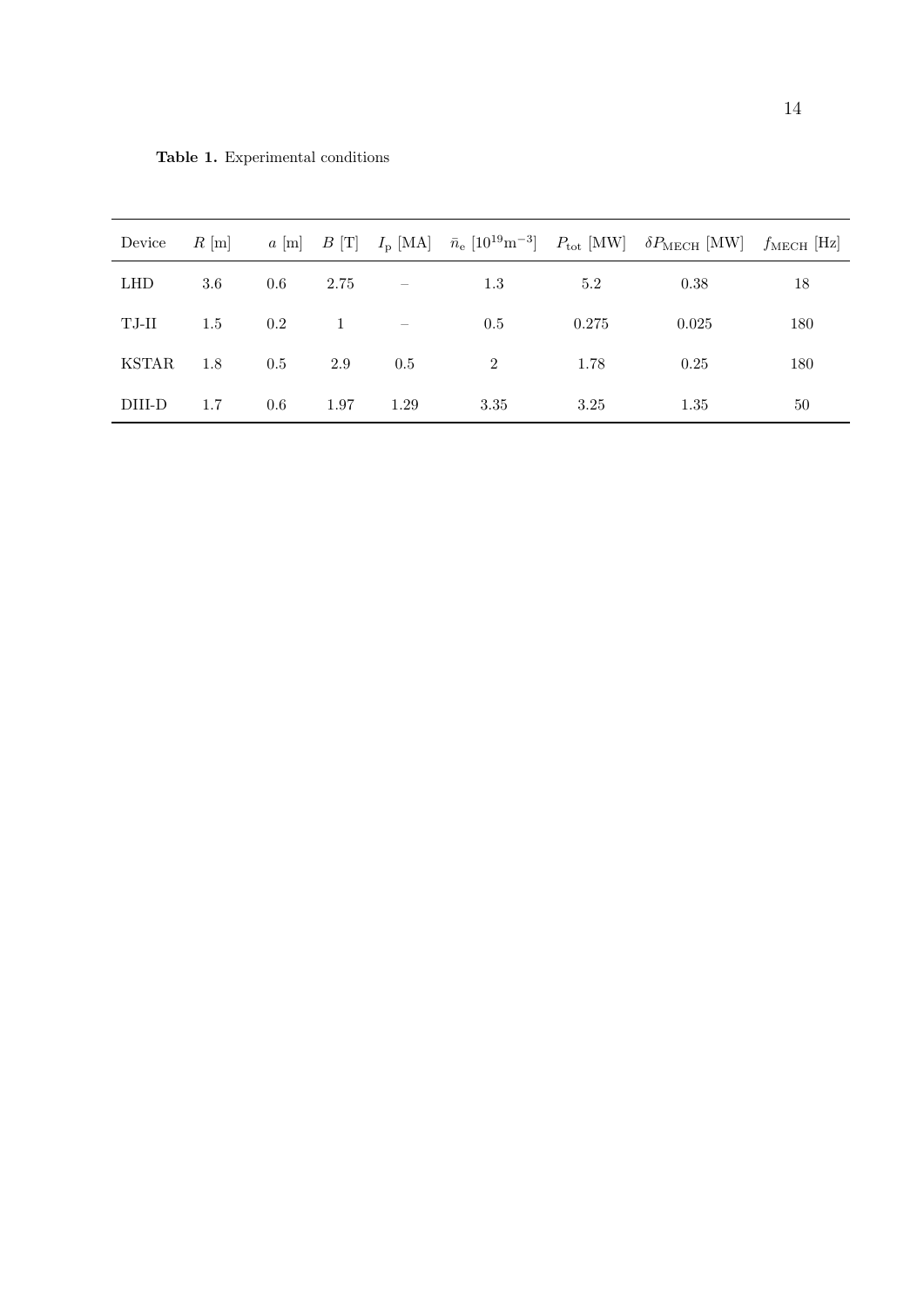

Figure 1. Radial profiles of electron temperature perturbation (top) and phase difference (bottom) for (a) LHD, (b) TJ-II, (c) KSTAR, and (d) DIII-D for analyzing outward propagating pulses. Dashed lines in the figure show the prediction from pure diffusion theory, in which thermal diffusivity is obtained from the fundamental mode.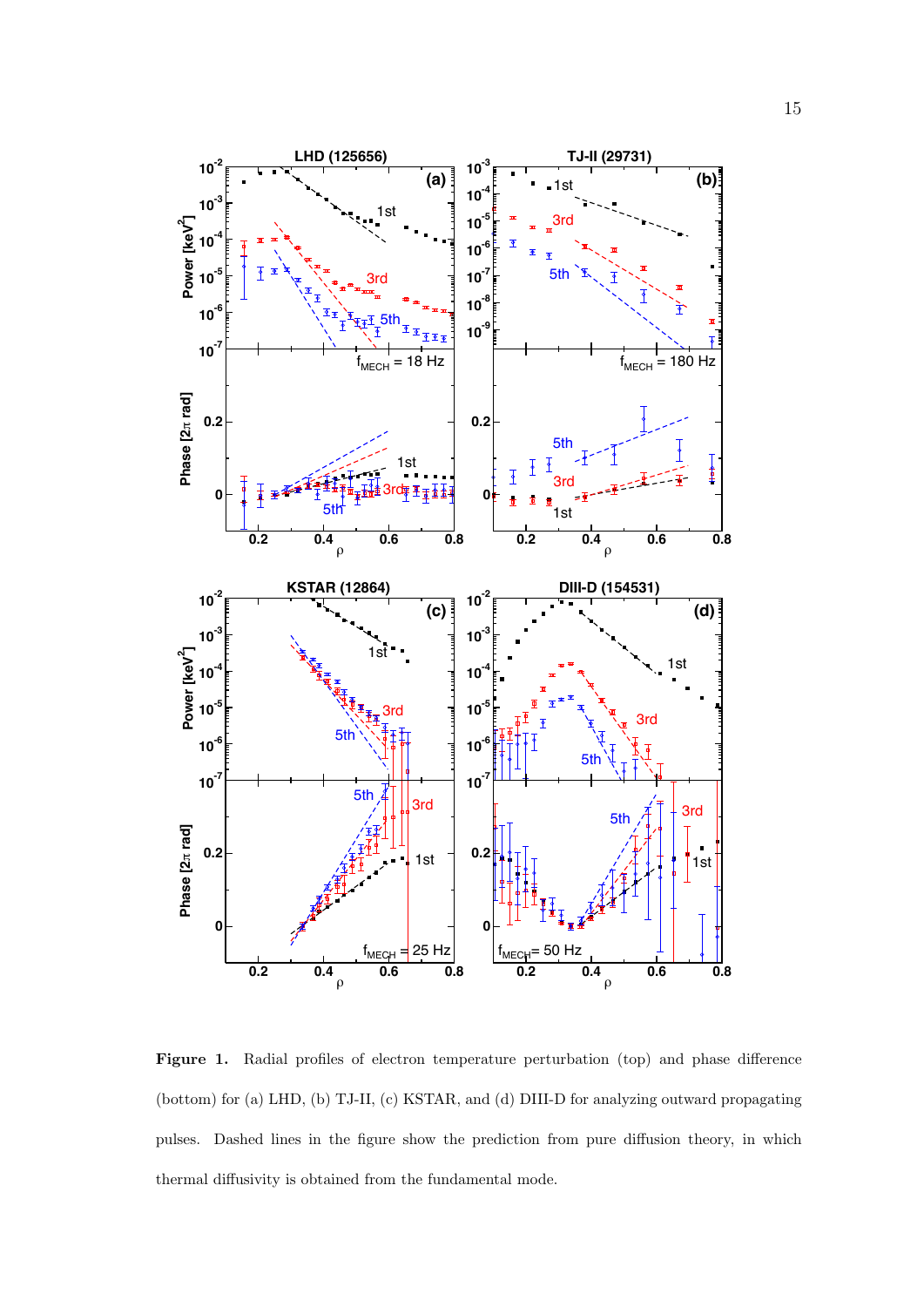

Figure 2. Radial profiles of electron temperature perturbation (top) and phase difference (bottom) for (a) LHD, (b) KSTAR, and (c) DIII-D for analyzing inward propagating pulses. Dashed lines in the figure show the prediction from pure diffusion theory, in which thermal diffusivity is obtained from the fundamental mode.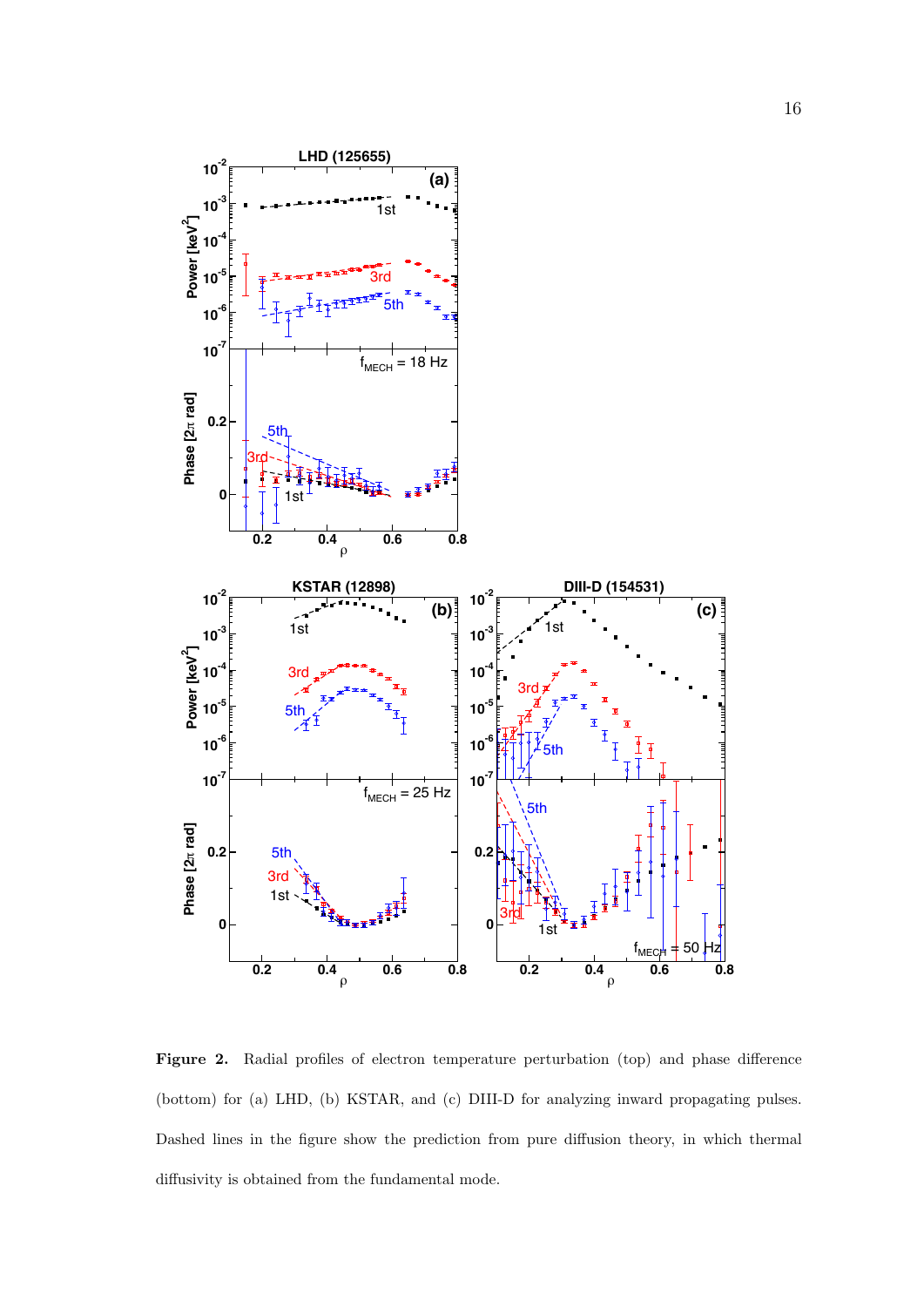

**Figure 3.** Imaginary part of wavenumber  $k_i$  (top) and real part of wavenumber  $k_r$  (bottom) as a function of the modulation harmonic frequency. Black solid lines and red dashed lines show predicted wavenumbers from the classical local theory with the transport coefficients obtained at the fundamental MECH frequency component.